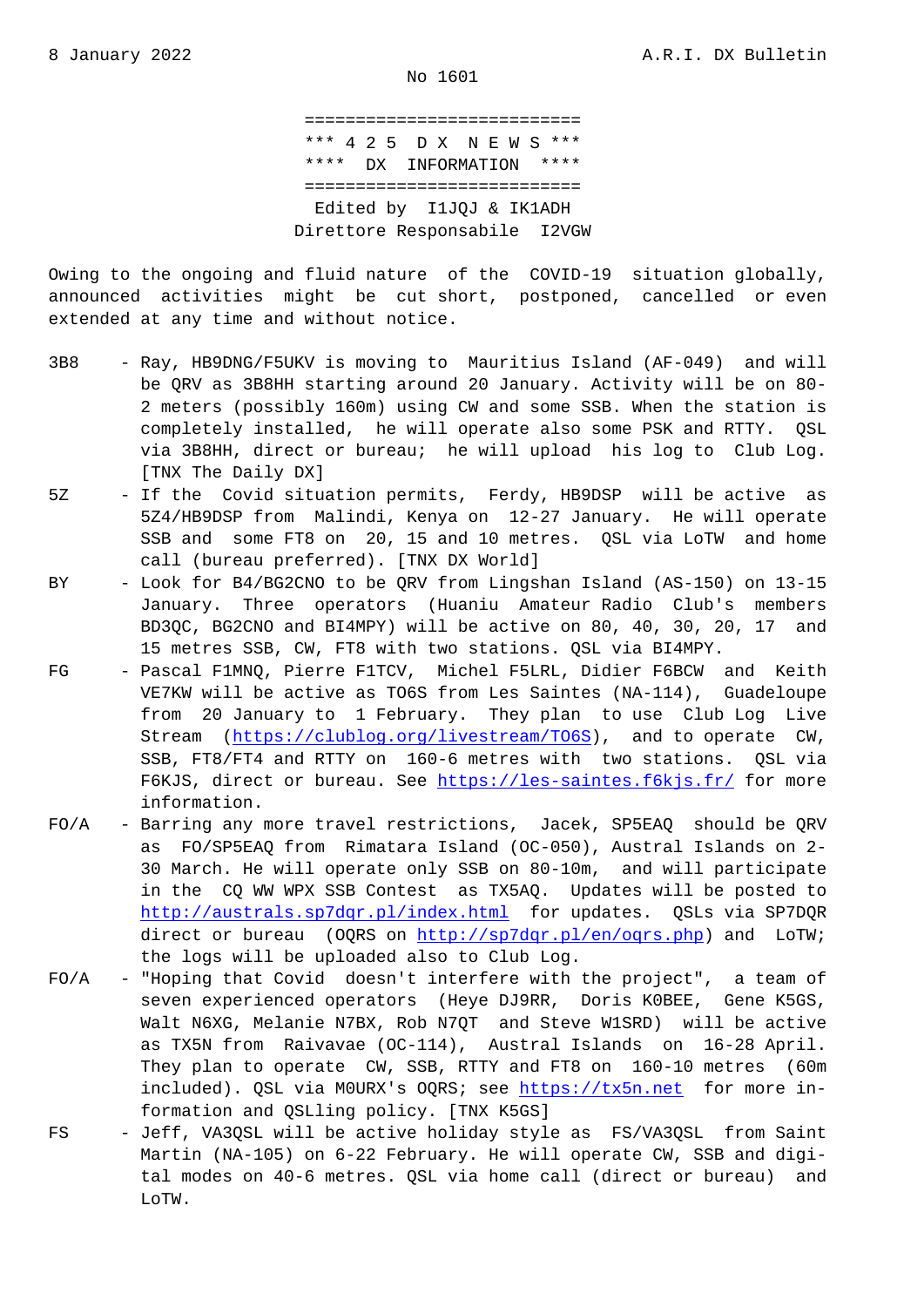special callsign GB6NU until 27 January in remembrance of its founder, William "Bill" Edgar Nutton G6NU (1 January 1894-22 Janu ary 1982), during the society's centenary year. QSL via eQSL.

- GM Special event station GB2KW is active until 28 January from near Inverness, Scotland using vintage equipment manufactured by KW Electronics Ltd during the 1960s and 1970s. Logsearch on Club Log and QSL via LoTW only. Also active from England, especially over the "KW Weekend" (8-9 January), are expected to be GB5KW, GB5KWD, GB8KW and possibly others.
- HS Champ, E21EIC and others (E20NKB, E24OYI, E25KAE, E25OKO, E29TGW, HS0ZET, HS2QJJ, HS2UPR and HS6SSE) will be active as E20AX/p from Koh Samet (AS-107) on 8-10 January. They plan to operate SSB, CW and FT8 on 40-10 metres (also 80m, if space permits) with two or three stations. QSL via LoTW and E21EIC (all QSOs will be confirmed automatically via the bureau); logsearch and OQRS on Club Log.
- JW Erik ON4ANN, Max ON5UR and other thirteen operators (Jelmers DJ5MO, Willy ON2BDJ, Carlo ON4BR, Cedric ON4CKM, Patrick ON4DCU, Andre ON4DTO, Erik ON4EC, Marc ON4MA, Pascal ON5RA, Marc ON6CC, Franky ON7RU, Marc ON8AK and Francis ON8AZ) will be active as JW0X from Svalbard (EU-026) on 19-26 April. They will operate CW, SSB, RTTY and FT8 on 160-6 metres with five stations from three different locations in Longyearbyen. The DXpedition will include the first ever QO-100 satellite operation from Svalbard - look for ON4CKM, ON4DCU and ON5UR to be active as JW100QO from Kapp Linne on 22-24 April. See http://www.dx-adventure.com/en/home-eng/ for more infor mation. QSLs via M0URX's OQRS (https://www.m0urx.com/oqrs/) for direct and bureau cards; the full logs will be uploaded to LoTW after six months.
- LZ Once again [Radio Club Blagovestnik \(LZ1KCP\) will us](http://www.dx-adventure.com/en/home-eng/)e twelve special callsigns throughout 2022 to ho[nour as many different Or](https://www.m0urx.com/oqrs/)thodox saints: LZ290WA (January), LZ251MA (February), LZ475GJ (March), LZ303AT (April), LZ330AL (May), LZ444KA (June), LZ540DS (July), LZ258ML (August), LZ31ZE (September), LZ457PP (October), LZ407IZ (November) and LZ634SM (December). QSL via the bureau or direct to P.O. Box 36, 4300 Karlovo, Bulgaria. Details on the "All Saints 2022"" award can be found at http://www.lz1kcp.com/.
- P4 Mathias, DL4MM will be active as P4/DL4MM (CW and SSB) and P40AA (FT8) from Aruba (SA-036) from 23 January to 1 February. He will concentrate on the low and WA[RC bands, and will pa](http://www.lz1kcp.com/)rticipate in the CQ WW 160-Meter CW Contest (28-30 January) as P40AA. QSLs via LoTW, Club Log's OQRS, or via DL4MM. [TNX NG3K]
- PY The ZY6A operation from Ilha dos Frades (SA-023) [425DXN 1599] has been rescheduled for earlier, and is now expected to take place on 13-16 January. Rafael, PP2OK will operate SSB (7160, 14260, 21260 and 28460 kHz), and Robson, PY6TV will operate CW (7040, 14040, 21040 and 28040 kHz). QSL direct to PY6TV; logsearch on Club Log.
- TA TC60TRAC is the special callsign for the Turkiye Radyo Amatorleri Cemiyeti (the Turkish Amateur Radio Association, the national IARU member society) to celebrate its 60th anniversary during 2022. QSL via the bureau.
- VU Pedro, EA5GL is the new QSL manager for AU2GSI, the special call sign that members of the West Bengal Radio Club will be using some-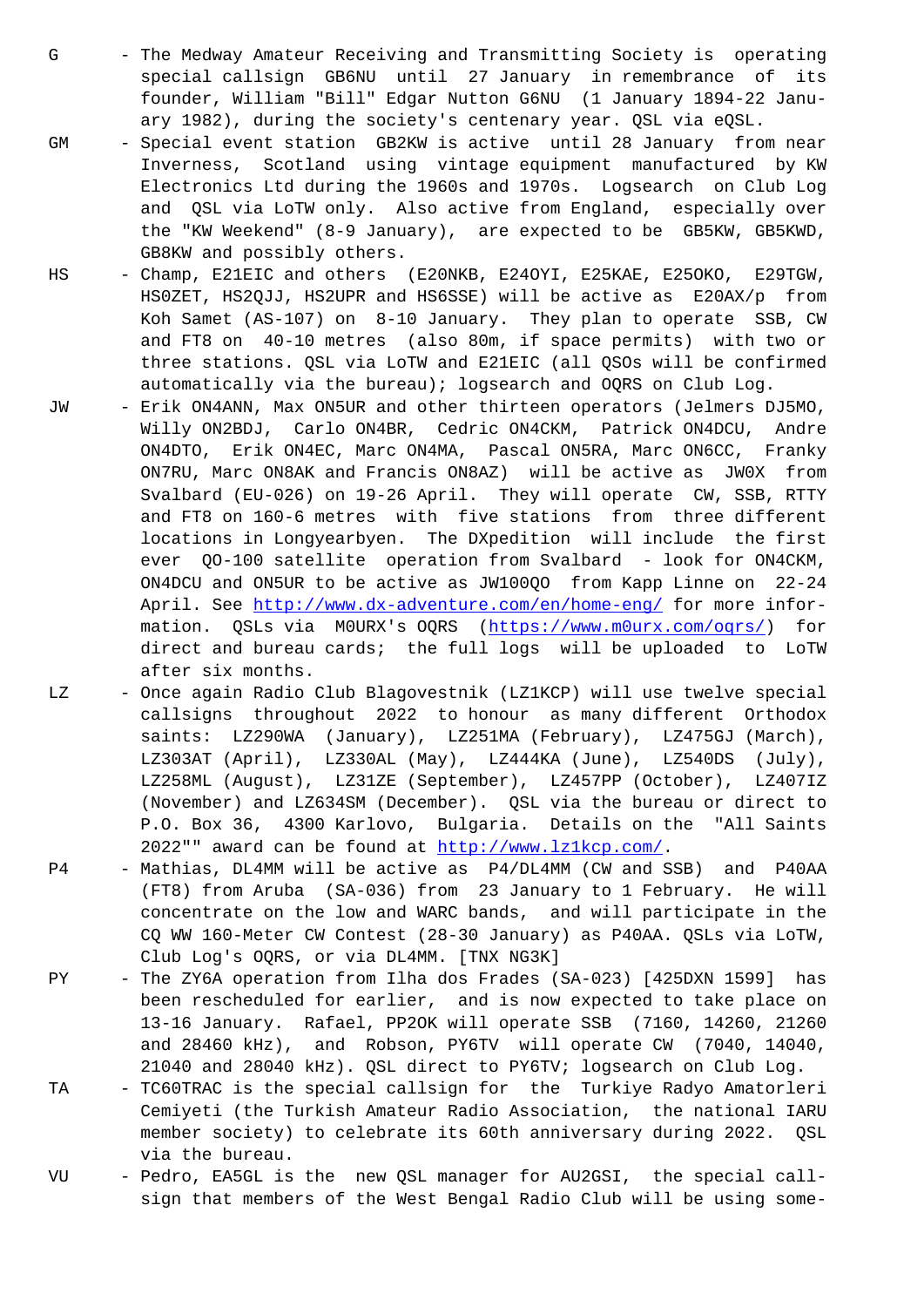1600]. Expect some sporadic activity on 40, 20 and 15 metres, as their main purpose will be to provide assistance to the pilgrims attending the annual Ganga Sagar Mela.

YB - Look for Agus, YB1TDL/4 and Budi, YC1RQZ/4 to be QRV from Rakata Island (OC-262) on 15-20 January. They will operate SSB and FT8 on 40, 20, 15 and 10 metres. QSLs direct to HA3JB, whose OQRS can be found on http://www.ha3jb.com/oqrs.html.

> =========================== [\\*\\*\\* 4 2 5 D X N E W S](http://www.ha3jb.com/oqrs.html) \*\*\* \*\*\*\* GOOD TO KNOW ... \*\*\*\* =========================== Edited by I1JQJ & IK1ADH Direttore Responsabile I2VGW

Access to the main functions of www.425dxn.org is provided by the 425DXN App for Android. It is available on Google Play - free of charge, no ads. Enjoy!

425 DX NEWS MAGAZINE ---> The December 2021 issue is available for download at https://www.425dxn.org/. [TNX IZ3EBA]

9N7AA --- > "The Ultra Beam/WIMO 2el Yagi (40-6m) is now installed on top of the new residence and it 'sits' at around 23m, with a clear shot in all direc[tions", Robert, 9N7AA a](https://www.425dxn.org/)nnounced on 1 January. "It is currently fixed to EU and East Coast USA, with an instant 180-degree switch, still waiting for the rotator to arrive. Finally, some good news on my shipment from T6. It seems that nine boxes with all kinds of radio gear will be leaving Kabul this week", and hopefully the station should be completely set up by mid-January. Robert has also "made some arrangements with my neighbors for 80- 160 sloper installation. Hope to be able to activate low bands sometime in February, after returning from short holidays in S5". QSL via LoTW, Club Log's OQRS (to be enabled soon), or direct only to S57DX.

KH1, KH3, KH5, KH9 ---> The National Oceanic and Atmospheric Administration (NOAA) and the U.S. Fish and Wildlife Service (USFWS) have announced their intention to prepare a Monument Management Plan for the Pacific Remote Islands Marine National Monument, and are seeking comments and input [425DXN 1600]. The PRIMNM includes the current DXCC Entities of Baker & Howland (KH1), Johnston (KH3), Palmyra & Jarvis (KH5) and Wake (KH9). The International DX Association (INDEXA) is closely following the status of the new Management Plan and has submitted comments on behalf of its nearly 1000 members requesting amateur radio be included in the new Plan. All submitted comments are a matter of public record and can be found and read here: https://www.regulations.gov/document/NOAA-NMFS-2021-0122-0001/comment

MOST WANTED LIST ---> Club Log's latest Most Wanted List, generated on 3 January, can be found at https://clublog.org/mostwanted.php. The information [is derived from QSOs uploaded to Club Log \(currently 813 million log e](https://www.regulations.gov/document/NOAA-NMFS-2021-0122-0001/comment)ntries are available for analysis) and, to improve quality, only QSOs that have QSLs confirmed are cons[idered to be worked. The most wan](https://clublog.org/mostwanted.php)ted charts are rebuilt once per month, on average. The top 20 Entities are: 1. P5 DPRK (North Korea) 11. FT/G Glorioso Islands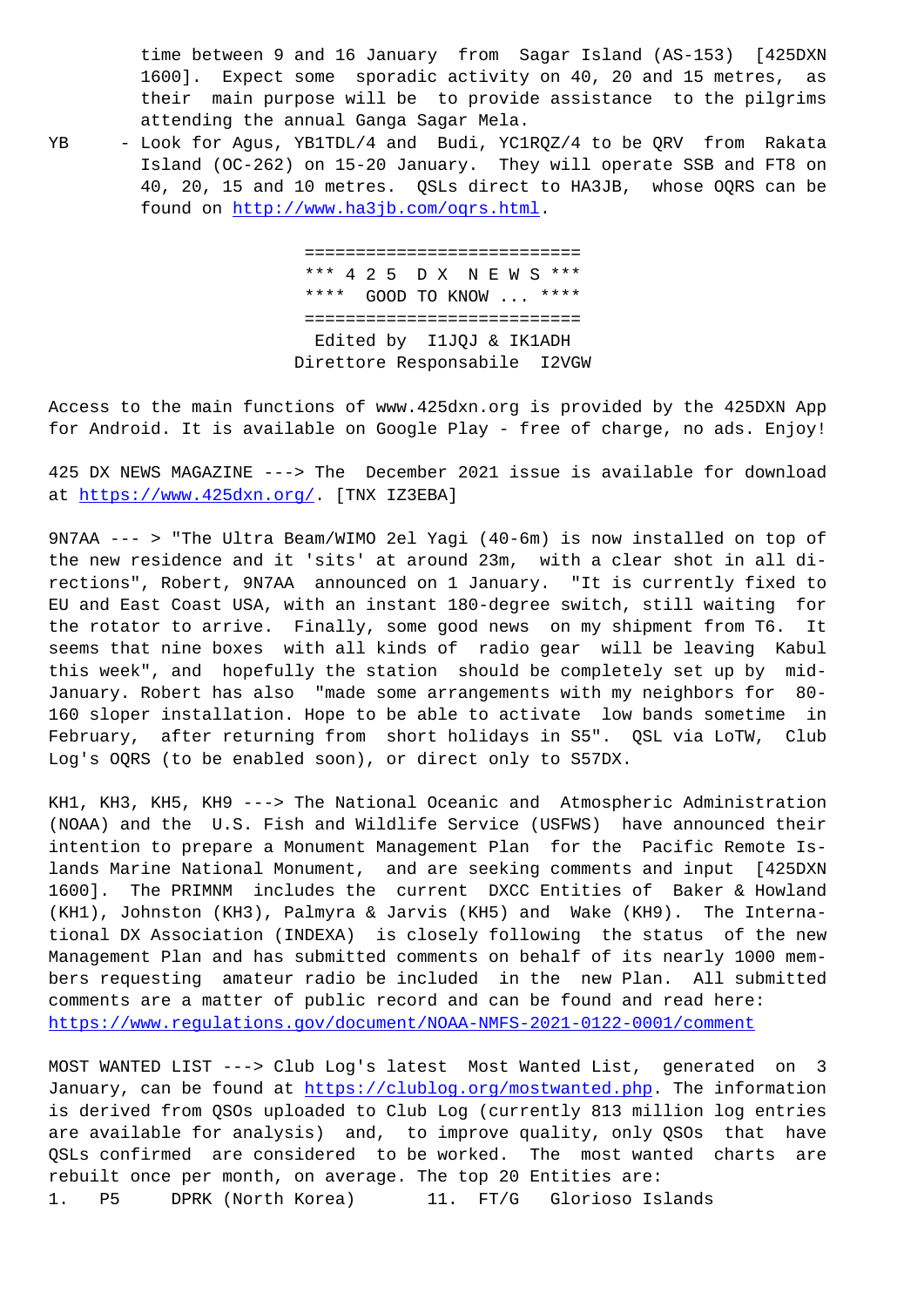| ာ. |      | <u>-retatiae</u>             |     |      |                             |
|----|------|------------------------------|-----|------|-----------------------------|
| 4. | BS7H | Scarborough Reef             | 14. | KH4  | Midway Island               |
| 5. | CE0X | San Felix & San Ambrosio 15. |     | ZS8  | Prince Edward & Marion Isls |
| б. | BV9P | Pratas Island                | 16. | PY0S | St Peter and St Paul Rocks  |
| 7. | KH7K | Kure Island                  | 17. | PY0T | Trindade & Martim Vaz Isls  |
| 8. | KH3  | Johnston Island              | 18. | KP5  | Desecheo Island             |
| 9. | 3Y/P | Peter I Island               | 19. | VP8S | South Sandwich Islands      |
|    |      | 10. FT5/X Kerguelen Islands  | 20. | KH5  | Palmyra & Jarvis Islands    |

QSL GALLERY ---> The large collection of QSL cards on Les Nouvelles DX's website has been updated. Sixteen different galleries include 19,527 cards for the ten Most Wanted DXCC Entities (2012-21), the 62 deleted DXCC Entities, obsolete prefixes, stations from Maghreb from 1945 to 1962, Allied Forces stations in Germany (1945-80), special stations commemorating ITU and IARU, stations using the United Nations prefix (4U), Antarctic bases and TAAF (Terres Australes and Antarctiques Francaises), the various French DXCC island Entities in the Pacific Ocean, the Indian Ocean and the Americas (from 1945 to 1969), pre-1945 countries, French Departments and CONUS, plus a gallery for cards not accepted by DXCC. Your participation is encouraged: http://www.lesnouvellesdx.fr/galerieqsl.php. [TNX F6AJA].

QSL MM0EAX ---> Charles, M0OXO is the new QSL manager for Dave, MM0EAX from the Orkney Islands (EU-009). The full log has been uploaded to M0OXO's OQRS [\(https://www.m0oxo.com/oqrs/\) for direct or](http://www.lesnouvellesdx.fr/galerieqsl.php) bureau card requests . Dave is also a keen supporter of LoTW.

Q[SL XF1C ---> Continuing his](https://www.m0oxo.com/oqrs/) project to recover logs from past expeditions, Pedro, EA5GL has picked up the direct and bureau QSLing for the November 2011 XF1C DXpedition to Isla Coronado (NA-165). See http://qrz.com/db/ea5gl for information.

VE3LYC'S IOTA BOOK ---> "Dream Big and Dare to Fail[", Cezar Trifu](http://qrz.com/db/ea5gl)'[s book](http://qrz.com/db/ea5gl) (240 pages, full color, with 516 illustrations) about his IOTA adventures [425DXN 1599], is now available for order: http://ve3lyc-book.weebly.com.

WSJT-X 2.5.4 ---> The WSJT Development Group has announced the General Availability release of WSJT-X Version 2.5.4, a bug-fix release correcting a couple of flaws detected since the 2.5.3 [GA. The links to the installa](http://ve3lyc-book.weebly.com)tion packages for Windows, Linux and Macintosh macOS can be found as usual on https://physics.princeton.edu//pulsar/k1jt/wsjtx.html. Also, the core WSJT Development Group welcomes two new members (Chet Fennell, KG4IYS and Uwe Risse, DG2YCB) who bring "important skills and experience to the project, [after the loss of Bill Somerville, G4WJS".](https://physics.princeton.edu//pulsar/k1jt/wsjtx.html)

YB1TDL/8 ---> Agus, YB1TDL operated as YB1TDL/8 from Karakelong (OC-209) during the month of December 2021. Please note that "his FT8 activity between 21 and 27 December was carried out remotely", Cezar, VE3LYC (IOTA Operations Manager) says, "as he operated his station on the island from Manado, on Sulawesi (OC-146). Agus was not aware at the time of the IOTA rules regarding remote operation. During that time he made about 60 QSOs, which unfortunately cannot be used toward either OC-146 or 209 credits".